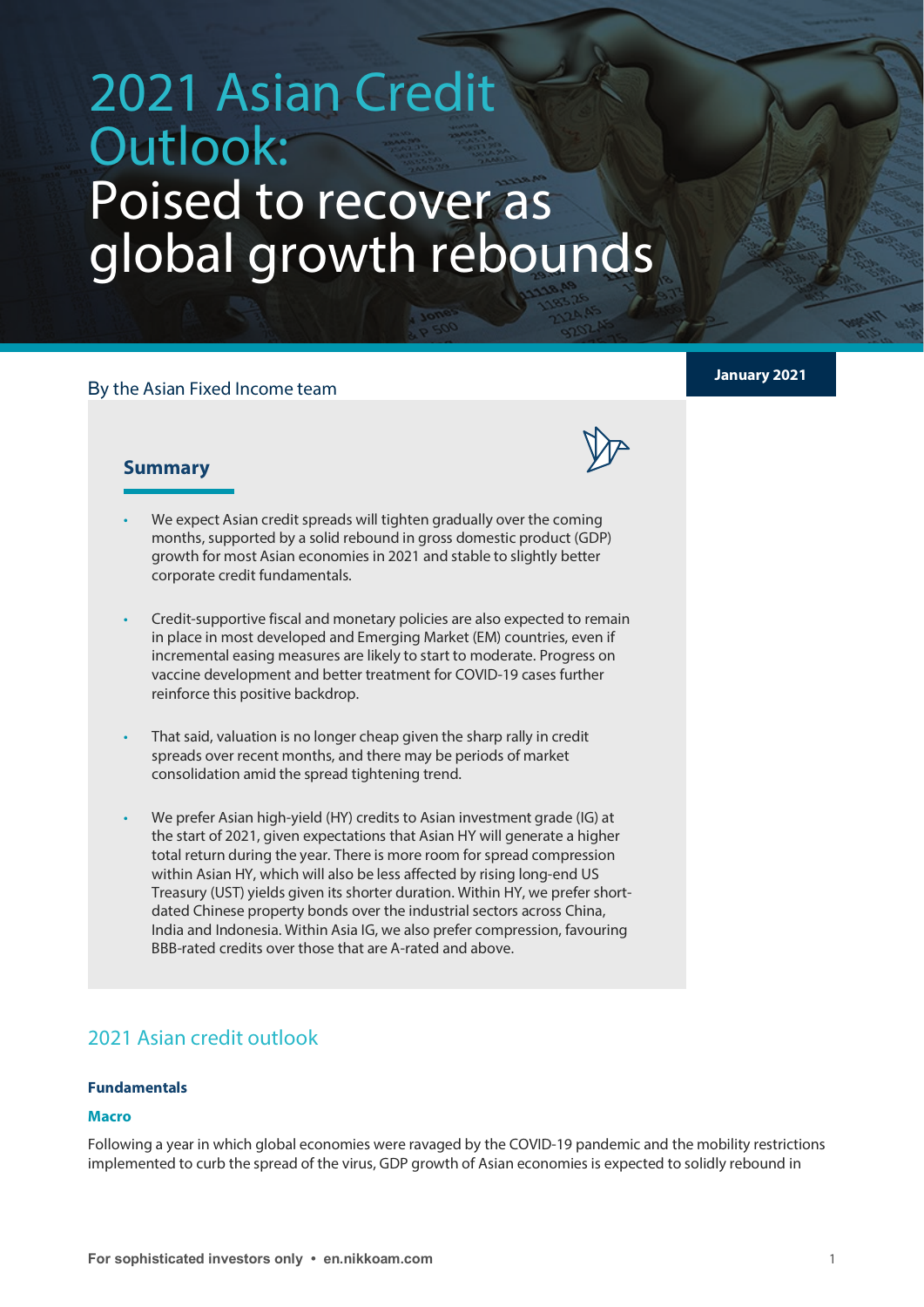202[1](#page-1-0), with the International Monetary Fund projecting the Emerging and Developing Asia region to expand by  $8\%$ <sup>1</sup>. This recovery will be driven by a gradual return to normalcy in social mobility and economic activity, particularly in the external and domestic services sectors, as well as continued support from both fiscal and monetary policies. The key to this normalisation is the gradual rollout and distribution of COVID-19 vaccines around the world, which will enable those sectors hit hardest by the pandemic, such as air travel, tourism, and restaurants, to revive from a deep slump in 2020. Manufacturing has already started to recover in most Asian economies and the recovery likely to continue in 2021. As the major advanced economies also rebound in 2021, external demand should further solidify and export growth in most Asian economies should continue to pick up, particularly if demand for commodities continues to strengthen. Private investment demand may remain subdued in the first half of the year but could gather momentum into the second half of the year as business confidence and the consumer outlook improve.

In terms of country performance, China and other North Asian economies should continue to lead, at least in the first half of the year. However, towards the second half of the year, India and Southeast Asian economies may exhibit stronger growth as they catch up after their slower recovery thus far in 2H 2020, and as vaccine distribution may take longer in the larger economies of South and Southeast Asia. Some of these countries may also be constrained in terms of their fiscal policy space, hence their fiscal impulse may be weaker compared to the North Asian countries in the early part of 2021.

We expect fiscal and monetary policies to remain accommodative in most Asian economies. However, we may see moves to withdraw some of the extraordinary policy support as the year progresses if the growth trend improves as expected. This process is likely to be led by China. That said, with domestic inflation remaining benign, rising gently with domestic demand, and central banks in developed market economies unlikely to raise policy rates anytime soon, the room for monetary policy to stay accommodative through 2021 will likely remain intact across most Asian countries.

We expect the sovereign credit ratings of most Asian economies to remain stable in 2021. The biggest risk remains with India, given its negative credit outlook (rated Baa3 by Moody's and BBB- by Fitch). While a downgrade to noninvestment grade is not our base case for India, at least in 2021, clearly much hinges on the robustness of its GDP growth recovery and the ability of the Indian government to manage the country's fiscal deficit and debt-to-GDP ratio. There is also a slight risk that S&P could follow Fitch and downgrade Malaysia's rating to BBB+ if the country's GDP growth does not recover strongly enough and enable the fiscal consolidation trend to return.

#### **Credit**

Given the backdrop of economic recovery and continued policy measures to ensure ample liquidity and lending support, we expect Asian corporate credit fundamentals to remain stable to slightly better in 2021 with recovering earnings and broadly stable debt levels. Compared to 2020, we are likely to see fewer idiosyncratic "fallen angel" cases, although the many Indian banks and state-owned enterprises whose ratings are sovereign-linked remain a source of uncertainty. The Asian HY corporate default rate is likely to remain manageable at around 2.5% in 2021.

Despite the impact of the pandemic on earnings, overall the IG corporate sector in Asia managed to retain stable leverage and debt servicing ratios through the first half of the year. Clearly, there are some variations around this trend; for example, sectors such as retail and transportation were more adversely impacted, while those such as technology actually showed improvements due to the shift to work-from-home and changing consumer spending patterns. Furthermore, the global fall in yields likely reduced overall borrowing costs, leading to stronger debt servicing metrics for some companies as debt levels have remained broadly stable. We expect this trend of stable to mildly improving credit metrics for the Asian IG non-financial corporate sector to continue in 2021. Asian banks could face some earnings pressure from low net interest margins, but as the majority of the banks are witnessing an improvement in repayments and a reduction in loans under moratorium, we are expecting a manageable deterioration in asset quality in 2021 when the relief measures expire. We also expect regulators to remain supportive of banks to ensure the bank lending channel is not disrupted during the nascent recovery phase.

On the HY side, the differentiation, both between and within sectors, will likely continue in 2021. The Chinese property sector will likely see stable to modest positive presales growth in 2021. Larger developers may continue to outpace the national level given their leading positions and generally stronger financial flexibility. Aggressive land acquisitions and leverage build up is unlikely in the Chinese property sector given the deadline to meet the requirements under the so-called "three red line" policy pertaining to the developers' credit metrics. As with 2019 and 2020, credit metric trends for Chinese HY industrials will be more credit specific, although the tighter onshore

<span id="page-1-0"></span><sup>1</sup> International Monetary Fund, World Economic Outlook, October 2020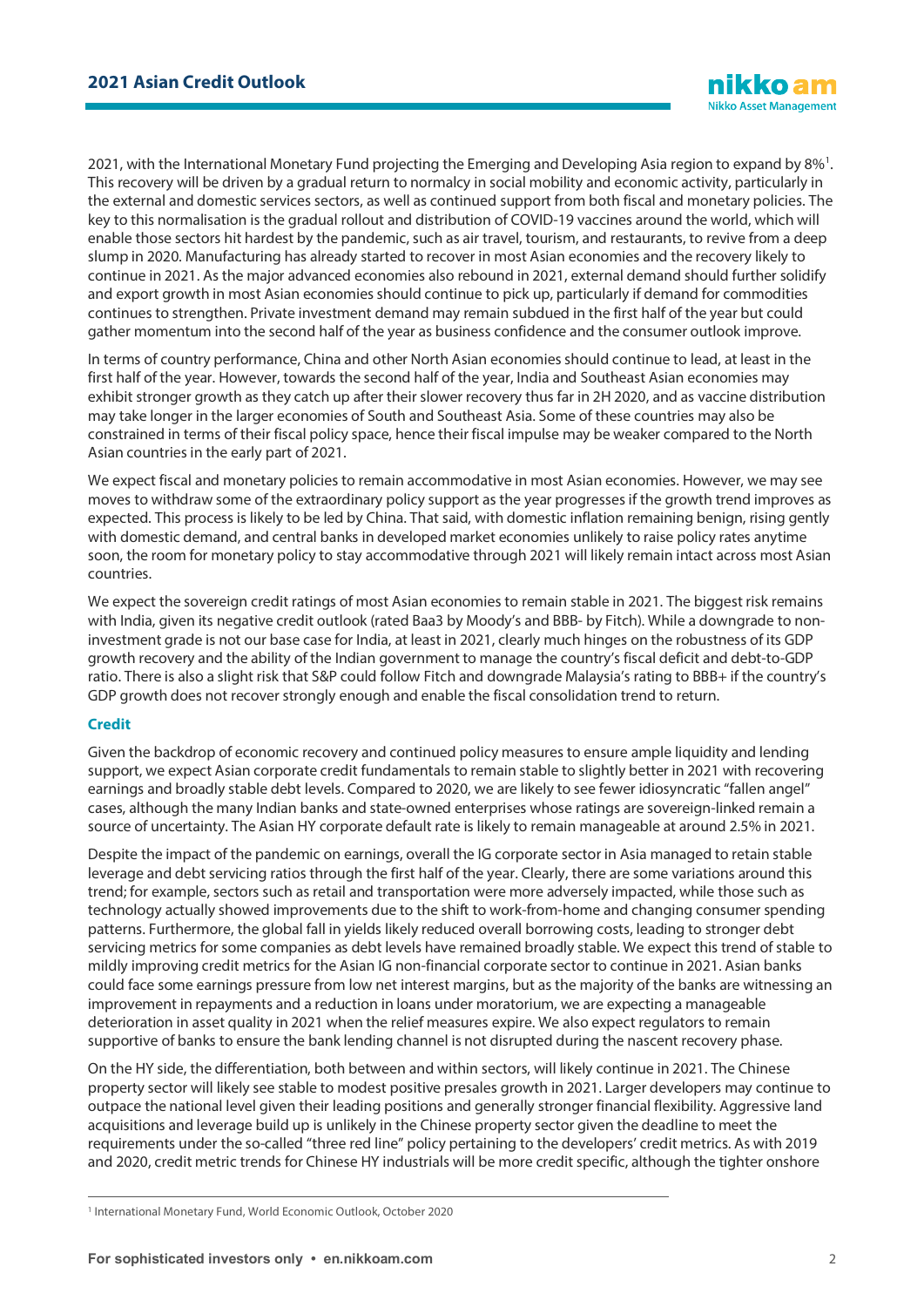credit conditions may exert pressure across the sector. Tight liquidity may also pressure select HY companies in Indonesia and India, especially those facing near-term refinancing needs.

#### **Valuations**

After widening sharply in 1Q 2020 on concerns over the impact of the pandemic, Asian credit spreads have tightened significantly since end-March, although they are still slightly wider than at the start of 2020. Asian high-grade (HG) spreads currently sit at [2](#page-2-0)17 basis points (bps)<sup>2</sup>, about 40 bps wider than at the end of 2019. Meanwhile, Asian HY spreads are at 656 bps, having widened about 122 bps since the end of 2019. Both HG and HY spreads remain above their post-Global Financial Crisis mean levels.

Asian credits remain attractive compared with US credits, with the Asian IG premium over US IG currently at 85 bps<sup>2</sup> versus 50 bps at the start of the year. Within IG Asian credits, BBB-rated pickup over the A-rated segment is currently at 89 bps, slightly wider than 69 bps, the average level for the last five years. We thus prefer BBB-rated credits over A-rated ones for their higher pickup. Within HY, Asian credit provides a more attractive yield pickup versus its US peers. Within Asia, the single B-rated segment shows higher relative value as its pickup over the BB-rated segment has increased substantially to 471 bps<sup>2</sup>, although credit selection remains paramount.

#### **Chart 1: Asian High-Grade Spread**



Source: Bloomberg, as of 8 December 2020

#### **Chart 2: Asian High-Yield Spread**



Source: Bloomberg, as of 8 December 2020

**Nikko Asset Management** 

<span id="page-2-0"></span><sup>2</sup> J.P. Morgan, Bloomberg, as of 8 December 2020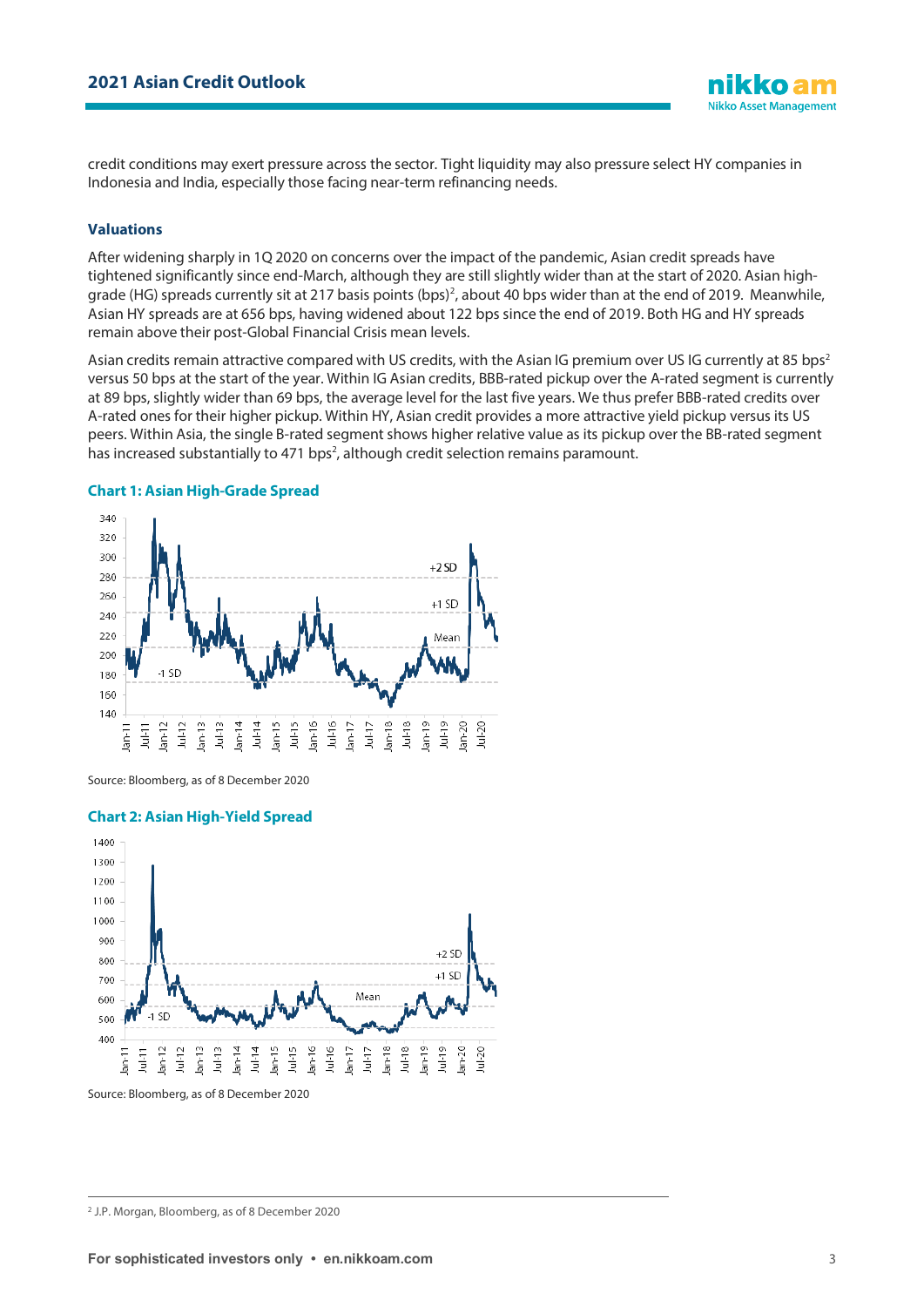#### **Technicals**

We expect the technical backdrop for Asian credit to remain robust. After sharp outflows in 1Q 2020, external flows into EM funds have recovered and are likely to remain strong in 2021 given the ample global liquidity and reallocation of funds towards higher-risk assets as market and economic uncertainties subside. In addition, the low funding cost environment is likely to continue shoring up private bank demand. China-based investor demand for USD-denominated Chinese credits is also expected to remain strong, with recent onshore credit concerns impacting only some of the offshore bonds issued by weaker HY private companies and local state-owned enterprises. Gross supply is likely to remain elevated in a USD 300 billion–350 billion range after another record year of gross issuances close to USD 315 billion in 2020. A large part of the gross issuance will be for refinancing, leaving net issuance at a manageable level of around USD 100 billion. More stringent regulation will likely cap Chinese property USD bond issuances, although there could be more opportunistic issuances by IG companies to lock in the historically low yields and to fund selective mergers and acquisitions.

#### **Strategy**

We expect Asian credit spreads to tighten gradually over the coming months. High-frequency indicators suggest a recovery is underway in most Asian economies, lending support to overall corporate credit fundamentals. Creditsupportive fiscal and monetary policies are also expected to remain in place in most developed and EM countries, even if incremental easing measures are likely to moderate hereafter. Progress on vaccine development and better treatment for COVID-19 cases further reinforce the positive backdrop. The technical backdrop is also favourable with inflows to EM hard currency bond funds expected to remain robust. That said, valuation is no longer cheap given the sharp rally in credit spreads over recent months, and we expect more regular episodes of market pullback going forward.

Given the vaccine and policy-driven reflationary expectations in the developed market economies, long-end UST yields may rise and steepen the curve in 2021. This may offset the positive impact from credit spread tightening and result in low-single digit positive returns for Asian IG credits in 2021, with carry being a more prominent driver. We expect Asian HY to generate a higher total return. There is more room for spread compression within Asian HY, which will also be less affected by rising long-end UST yields given its shorter duration. Hence, we prefer Asian HY credits over Asian IG at the start of 2021. Within HY, we prefer short-dated Chinese property bonds over industrial sectors across China, India and Indonesia. Within Asian IG, we also prefer compression, favouring BBB-rated credits over those that are A-rated and above.

In our view, the key downside risk to Asian credit in 2021 is US-China bilateral relations failing to stabilise under the Biden administration. US president-elect Joe Biden has repeatedly stressed multilateralism as a key foreign policy pillar, and there are hopes of US-China relations being reset after a tumultuous four-year period. However, the underlying technological and ideological tensions between Washington and Beijing could dash such hopes. In addition to geopolitical issues, a premature withdrawal of the accommodative fiscal and monetary policies currently in place is another downside risk that could derail the positive outlook for risk assets, including Asian credit.

## Sector outlooks

#### **Financials**

As a majority of the Asian financials are witnessing an improvement in repayments and reduction in loans under moratorium, we are expecting a manageable deterioration in asset quality in 2021 when the relief measures expire. While fiscal stimulus and accommodative monetary policies could be cautiously dialled back in 2021, we trust regulators and governments to remain supportive of banks, allowing these entities to fulfil their crucial socioeconomic role and prop up economic growth.

In China, Hong Kong, South Korea and Singapore, the pandemic has been relatively well controlled and economic activity has gradually picked up. While pressure on the banks' profitability will persist and credit costs could remain elevated in 2021, we see attractive risk-reward in going down the capital structure of the larger banks that are well capitalised and possess strong fundamentals, better risk management practices, and limited exposure to the weaker industries and small and medium-sized enterprises. We see minimal non-call risk for these bonds, as Asian banks continue to enjoy favourable capital market conditions and will want to avoid any lasting negative impact to their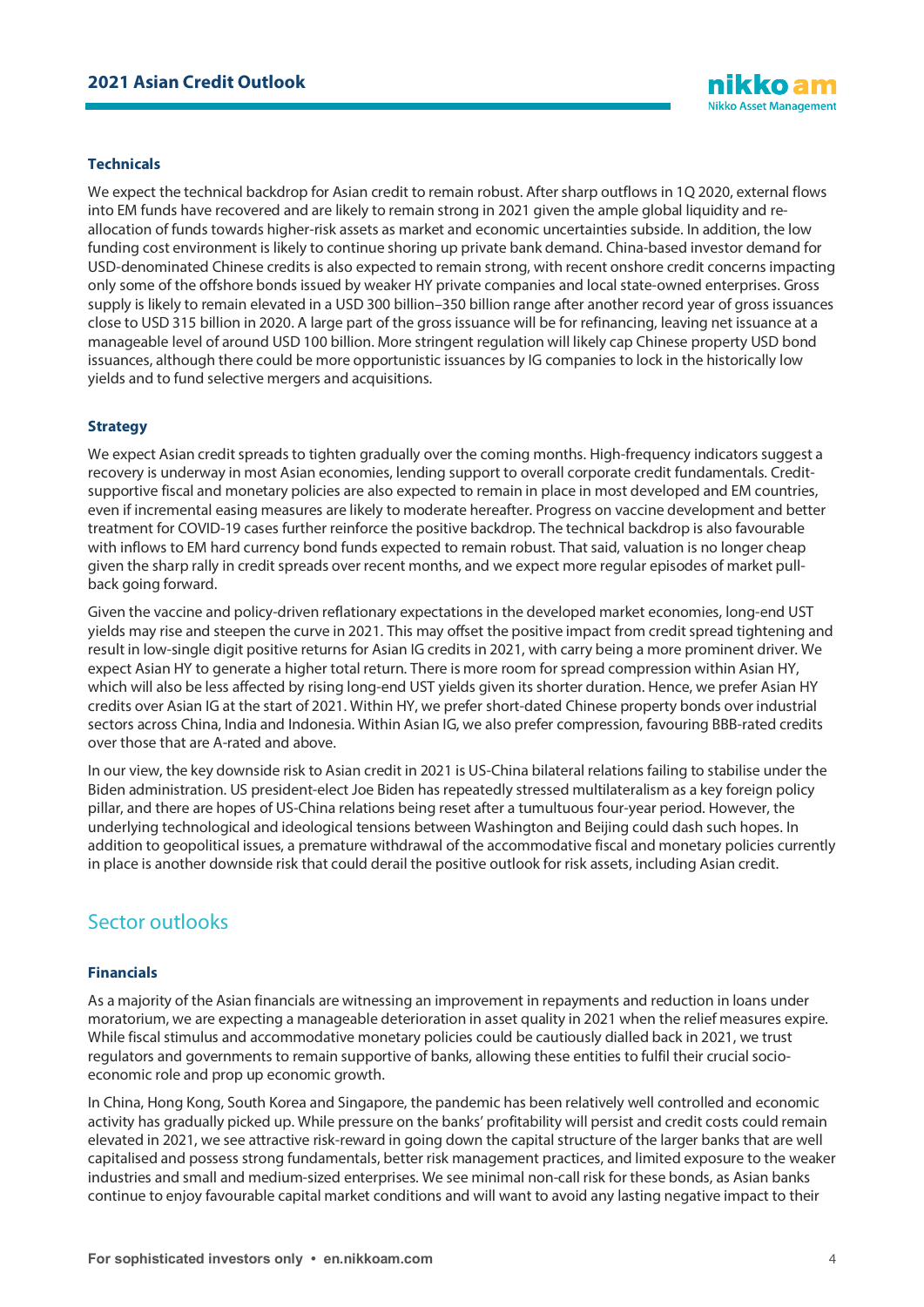reputation. In India, the Non-Banking Financial Companies' (NBFCs) asset quality remains vulnerable despite improving loan collections. Persistent weakness amongst the smaller NBFCs will continue to weigh on the fragile sentiment toward the sector.

We continue to prefer China's asset management companies (AMCs) and the stronger bank-affiliated leasing companies over China banks seniors. For China's AMCs, the growing importance of their strategic role in distressed asset management and ongoing reduction in leverage have more than offset the rising risks in asset quality and shrinking profitability. Bank-affiliated leasing companies with a strong onshore parent bank are more profitable than their peers, aided by closely integrated business operations as well as explicit liquidity and capital support from the onshore parent bank under the articles of association of leasing companies.

#### **Real estate**

Regarding property, we favour China, have a neutral view of Hong Kong, and find Indonesia relatively unattractive. We continue to see value in Chinese property developers, driven by resilient fundamentals, attractive valuations and improving market technicals.

We expect the following trends to support fundamentals:

1. Demand for residential homes: We expect such demand to remain healthy. It is driven by household formation and urbanisation and has demonstrated resilience even during the pandemic.

2. Tighter macro-prudential policies: Regulators have tightened macro-prudential policies, and this will improve discipline and limit debt growth among developers, in our view. We expect policies to be implemented in a phased and manageable manner for the industry.

3. Better funding structure: Many developers have plans to deleverage or improve their funding structure and have shown progress in executing these plans.

In Hong Kong, we find that wider valuations fairly reflect weakening sentiment and fundamentals, with investment property rental rates and occupancies likely to trend down. In Indonesia, we expect weak sales, as well as liquidity and refinancing concerns, to continue to weigh on the sector and see valuations as relatively unattractive.

#### **Infrastructure & transportation**

We expect engineering and construction (E&C) companies to record steady top line growth in 2021 backed by solid order book backlog. Under the newly coined "dual-circulation" strategy, the Chinese government may be less inclined to drive infrastructure investments as rigorously as in prior years. But infrastructure investments will continue to be an important pillar supporting economic growth as the economy slowly recovers from the pandemic. Most E&C companies with dollar bonds are owned by China's central State-owned Assets Supervision and Administration Commission (SASAC) and play an important role in smoothening the economy. We expect leverage on most of these companies to stay elevated due to capital needs in supporting capex and working capital investments. Overall, we still view this as manageable and have a constructive view on the sector.

Asia toll-road and port operators witnessed a V-shaped traffic recovery during 2020 as local economies eased lock down measures. We expect continued improvement to pre-pandemic levels in 2021, driven by better pandemic management and development of vaccines.

The airline sector has been one of the worst hit by the COVID-19 pandemic and is yet to see meaningful recovery. We view airline-related credits as a potential alpha source and our views may turn constructive on some relevant credits once it becomes clear that vaccines can be rolled out and air traffic begins recovering.

#### **Technology**

The Asia telecom sector's competitiveness has been curbed in some markets over the past few months and this trend could continue in 2021. The shift from voice to data and changes in data consumption habits will remain a structural trend that will pressure the industry players' margins. Hence, we expect telecom operators to retain their focus on cost management and be mindful about 5G investments in 2021. Overall, our view of the sector is neutral as we expect industry leaders to be committed to maintaining stable credit metrics in 2021.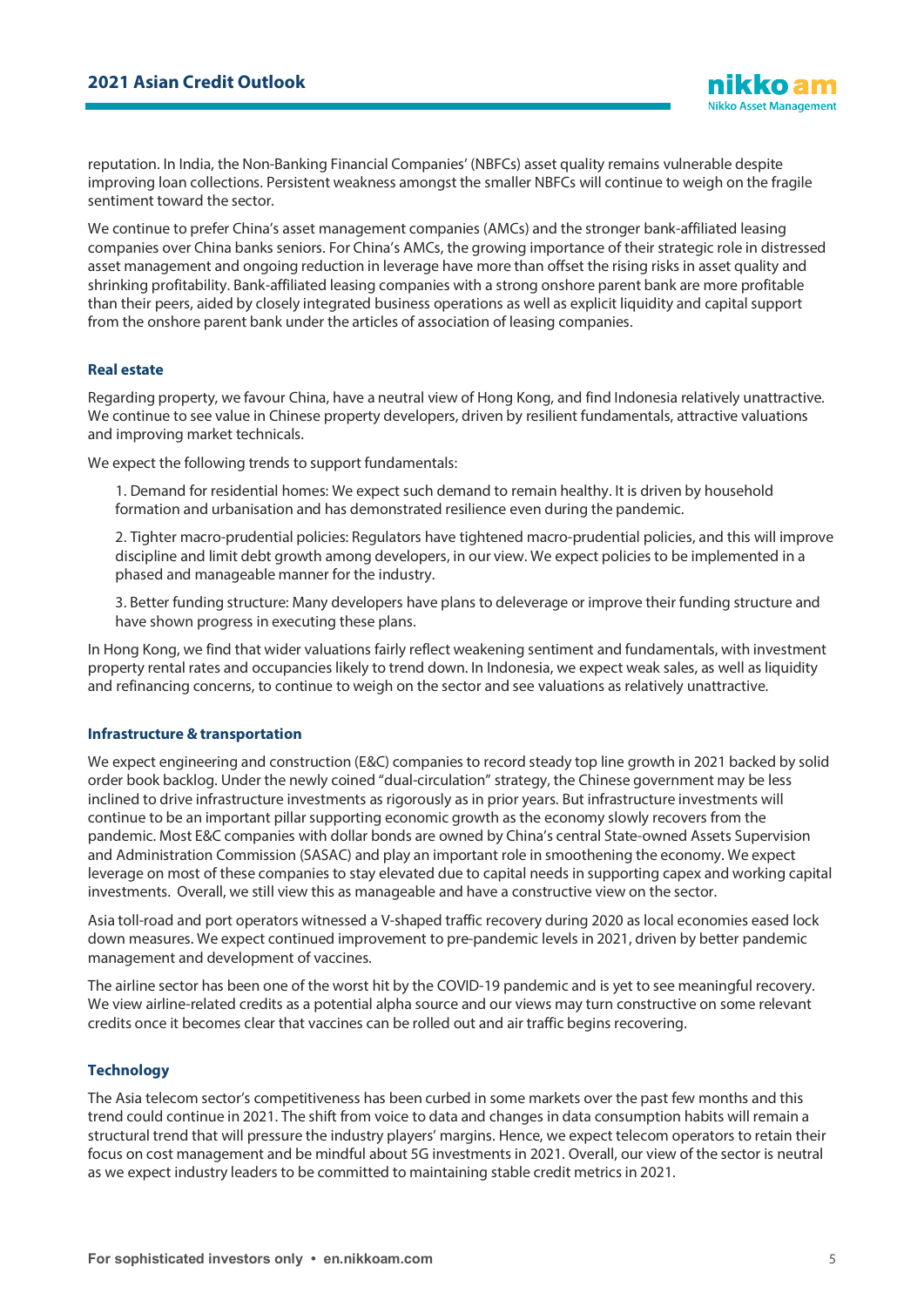Chinese internet players will see an increased divergence in operating performance in 2021 with leading players to post healthy top line growth at the expense of smaller players who will experience flat or negative growth. Overall, the industry will see positive but slower growth compared to previous years due to a high base effect and as competition will remain fierce. We expect the majority of Chinese internet bond issuers to maintain a stable credit profile in 2021 due to strong capitalisation and net cash positions. However, regulatory risks and impact from US-China tensions will continue to weigh on the sector in the coming year.

Some hardware technology companies have seen a decent recovery in 2020 due to industry restocking and incremental investments in 5G infrastructure and 5G phone launches. This trend could continue in 2021. However, some companies who are more vulnerable to the US-China trade tensions have lagged. We think US-China tensions will continue to impact these companies in 2021, though the upcoming change in US administrations could be a swing factor. Overall, we will remain cautious on the sector until the stance of the next US president becomes clear. We do see attractive investment opportunities in some companies that are less impacted by the US-China trade war, possess strong capitalisation and have a diversified product portfolio and customer profile.

#### **Oil and gas**

We expect the fall in oil prices in 2020 caused by the COVID-19 pandemic to weigh heavily on the profitability of oil and gas companies. Resurging virus cases and continued restriction of air travel are curbing overall oil demand, although the curtailment of oil production by OPEC+ members and major producers has greatly alleviated concerns over supply and demand imbalances. The virus could be contained some time in 2021 upon the development of much-anticipated vaccines; as the pandemic subsides, we expect oil demand and prices to recover.

Asian oil and gas companies in the upstream segment are likely to see lower profits in the near term. Most have competitive lifting costs and should still be able to generate positive cash flow despite low oil prices. These companies have sensibly lowered their capex spending and production volume guidance to conserve liquidity. The profitability of downstream segment companies will also be weak as refining margins remain soft due to poor demand. Refining spreads are unlikely to recover in the near term; furthermore, they will be weighed down by new capacity additions in the region. A robust recovery will depend on global economic conditions.

Overall, we expect credit metrics to weaken in the near term. However, Asian national oil companies have strong credit profiles as most are government owned and therefore enjoy solid support. These companies are very strategically important to oil importing countries as they ensure energy security, and this will remain the case regardless of near-term oil price swings. We are neutral on the Asian oil and gas sector.

#### **Casino gaming**

As a sector heavily reliant on cross border tourism, Asia's casino operators were heavily affected by the COVID-19 pandemic. Operators in Macau and Singapore saw visits evaporate during 2Q and 3Q 2020. While Macau and Singapore have managed to bring COVID-19 cases mostly under control, visits to their integrated resorts remain well below pre-pandemic levels. Strict social distancing rules and travel restrictions continue to discourage tourism to these destinations and we expect the sector's companies to continue reporting weak results in 2021. Despite these challenges, we believe that the casino operators are well positioned to weather the downturn as they hold healthy levels of liquidity and have good access to banking credit lines. The companies have also deferred dividends and discretionary capex to preserve liquidity. As the pandemic is eventually contained and cross border travel restored, we expect the gaming sector to recover slowly and gradually. We are neutral on the Asian casino gaming sector.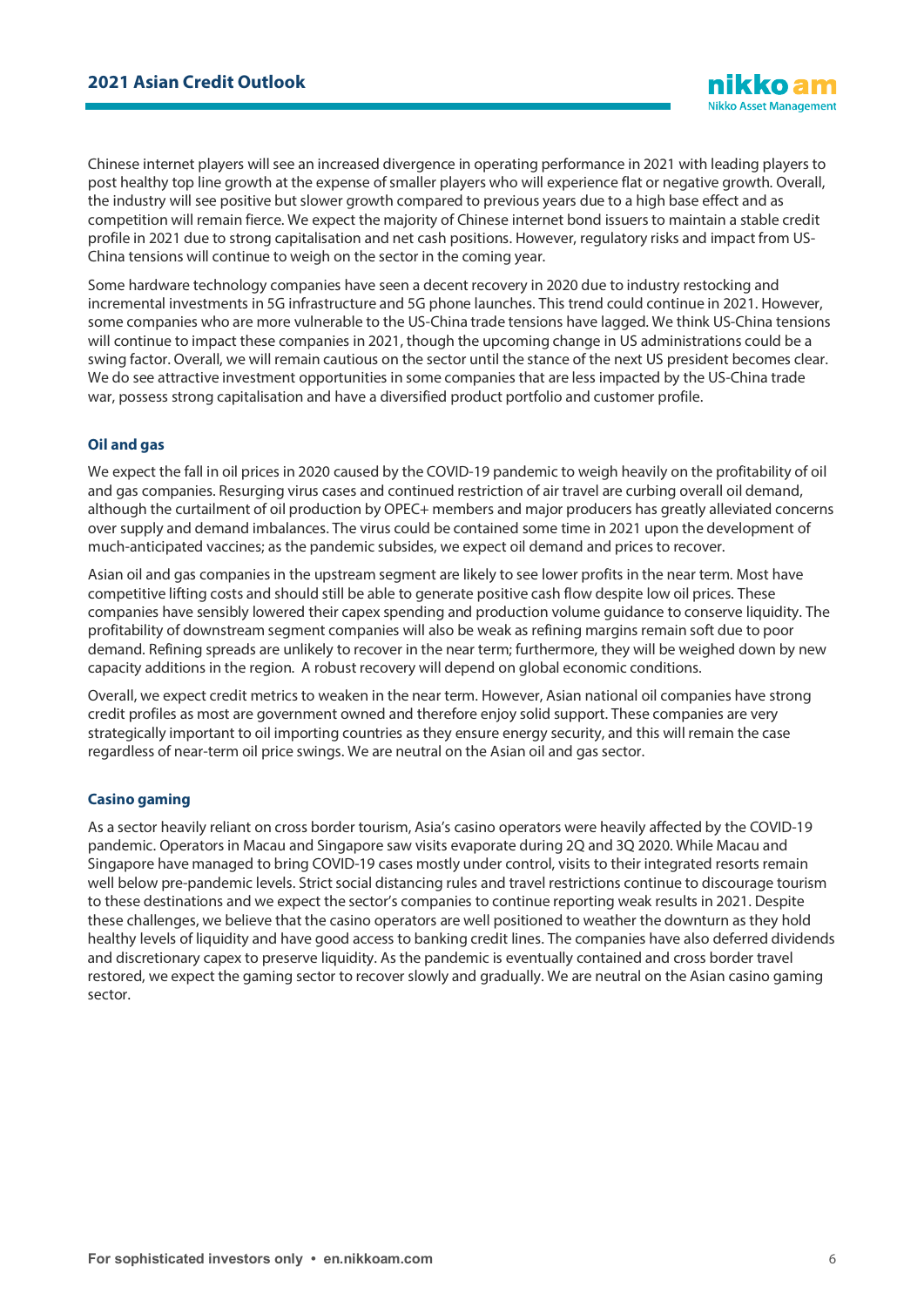**Important information:** This document is prepared by Nikko Asset Management Co., Ltd. and/or its affiliates (**Nikko AM**) and is for distribution only under such circumstances as may be permitted by applicable laws. This document does not constitute personal investment advice or a personal recommendation and it does not consider in any way the objectives, financial situation or needs of any recipients. All recipients are recommended to consult with their independent tax, financial and legal advisers prior to any investment.

This document is for information purposes only and is not intended to be an offer, or a solicitation of an offer, to buy or sell any investments or participate in any trading strategy. Moreover, the information in this document will not affect Nikko AM's investment strategy in any way. The information and opinions in this document have been derived from or reached from sources believed in good faith to be reliable but have not been independently verified. Nikko AM makes no guarantee, representation or warranty, express or implied, and accepts no responsibility or liability for the accuracy or completeness of this document. No reliance should be placed on any assumptions, forecasts, projections, estimates or prospects contained within this document. This document should not be regarded by recipients as a substitute for the exercise of their own judgment. Opinions stated in this document may change without notice.

In any investment, past performance is neither an indication nor guarantee of future performance and a loss of capital may occur. Estimates of future performance are based on assumptions that may not be realised. Investors should be able to withstand the loss of any principal investment. The mention of individual securities, sectors, regions or countries within this document does not imply a recommendation to buy or sell.

Nikko AM accepts no liability whatsoever for any loss or damage of any kind arising out of the use of all or any part of this document, provided that nothing herein excludes or restricts any liability of Nikko AM under applicable regulatory rules or requirements.

All information contained in this document is solely for the attention and use of the intended recipients. Any use beyond that intended by Nikko AM is strictly prohibited.

Japan: The information contained in this document pertaining specifically to the investment products is not directed at persons in Japan nor is it intended for distribution to persons in Japan. Registration Number: Director of the Kanto Local Finance Bureau (Financial Instruments firms) No. 368 Member Associations: The Investment Trusts Association, Japan/Japan Investment Advisers Association.

United Kingdom and rest of Europe: This document is communicated by Nikko Asset Management Europe Ltd, which is authorised and regulated in the United Kingdom by the Financial Conduct Authority (the FCA) (FRN 122084). This document constitutes a financial promotion for the purposes of the Financial Services and Markets Act 2000 (as amended) (FSMA) and the rules of the FCA in the United Kingdom, and is directed at professional clients as defined in the FCA Handbook of Rules and Guidance.

**United States:** This document may not be duplicated, quoted, discussed or otherwise shared without prior consent. Any offering or distribution of a Fund in the United States may only be conducted via a licensed and registered broker-dealer or a duly qualified entity. Nikko Asset Management Americas, Inc. is a United States Registered Investment Adviser.

**Singapore:** This document is for information to institutional investors as defined in the Securities and Futures Act (Chapter 289), and intermediaries only. Nikko Asset Management Asia Limited (Co. Reg. No. 198202562H) is regulated by the Monetary Authority of Singapore. **Hong Kong:** This document is for information to professional investors as defined in the Securities and Futures Ordinance, and intermediaries only. The contents of this document have not been reviewed by the Securities and Futures Commission or any regulatory authority in Hong Kong. Nikko Asset Management Hong Kong Limited is a licensed corporation in Hong Kong.

**Australia:** This document is issued in Australia by Nikko AM Limited (ABN 99 003 376 252, AFSL 237563). It is for the use of wholesale clients, researchers, licensed financial advisers and their authorised representatives only.

**New Zealand:** This document is issued in New Zealand by Nikko Asset Management New Zealand Limited (Company No. 606057, FSP22562). It is for the use of wholesale clients, researchers, licensed financial advisers and their authorised representatives only.

**Kingdom of Bahrain:** The document has not been approved by the Central Bank of Bahrain which takes no responsibility for its contents. No offer to the public to purchase the Strategy will be made in the Kingdom of Bahrain and this document is intended to be read by the addressee only and must not be passed to, issued to, or shown to the public generally.

**Kuwait:** This document is not for general circulation to the public in Kuwait. The Strategy has not been licensed for offering in Kuwait by the Kuwaiti Capital Markets Authority or any other relevant Kuwaiti government agency. The offering of the Strategy in Kuwait on the basis a private placement or public offering is, therefore, restricted in accordance with Decree Law No. 7 of 2010 and the bylaws thereto (as amended). No private or public offering of the Strategy is being made in Kuwait, and no agreement relating to the sale of the Strategy will be concluded in Kuwait. No marketing or solicitation or inducement activities are being used to offer or market the Strategy in Kuwait.

**Kingdom of Saudi Arabia:** This document is communicated by Nikko Asset Management Europe Ltd (Nikko AME), which is authorised and regulated by the Financial Services and Markets Act 2000 (as amended) (FSMA) and the rules of the Financial Conduct Authority (the FCA) in the United Kingdom (the FCA Rules). This document should not be reproduced, redistributed, or sent directly or indirectly to any other party or published in full or in part for any purpose whatsoever without a prior written permission from Nikko AME.

This document does not constitute investment advice or a personal recommendation and does not consider in any way the suitability or appropriateness of the subject matter for the individual circumstances of any recipient. In providing a person with this document, Nikko AME is not treating that person as a client for the purposes of the FCA Rules other than those relating to financial promotion and that person will not therefore benefit from any protections that would be available to such clients.

Nikko AME and its associates and/or its or their officers, directors or employees may have or have had positions or material interests, may at any time make purchases and/or sales as principal or agent, may provide or have provided corporate finance services to issuers or may provide or have provided significant advice or investment services in any investments referred to in this document or in related investments. Relevant confidential information, if any, known within any company in the Nikko AM group or Sumitomo Mitsui Trust Holdings group and not available to Nikko AME because of regulations or internal procedure is not reflected in this document. The investments mentioned in this document may not be eligible for sale in some states or countries, and they may not be suitable for all types of investors.

**Oman:** The information contained in this document nether constitutes a public offer of securities in the Sultanate of Oman as contemplated by the Commercial companies law of Oman (Royal decree 4/74) or the Capital Markets Law of Oman (Royal Decree80/98, nor does it constitute an offer to sell, or the solicitation of any offer to buy non-Omani securities in the Sultanate of Oman as contemplated by Article 139 of the Executive Regulations to the Capital Market law (issued by Decision No. 1/2009). This document is not intended to lead to the conclusion of any contract of whatsoever nature within the territory of the Sultanate of Oman.

**Qatar (excluding QFC):** The Strategies are only being offered to a limited number of investors who are willing and able to conduct an independent investigation of the risks involved in an investment in such Strategies. The document does not constitute an offer to the public and should not be reproduced, redistributed, or sent directly or indirectly to any other party or published in full or in part for any purpose whatsoever without a prior written permission from Nikko Asset Management Europe Ltd (Nikko AME). No transaction will be concluded in your jurisdiction and any inquiries regarding the Strategies should be made to Nikko AME.